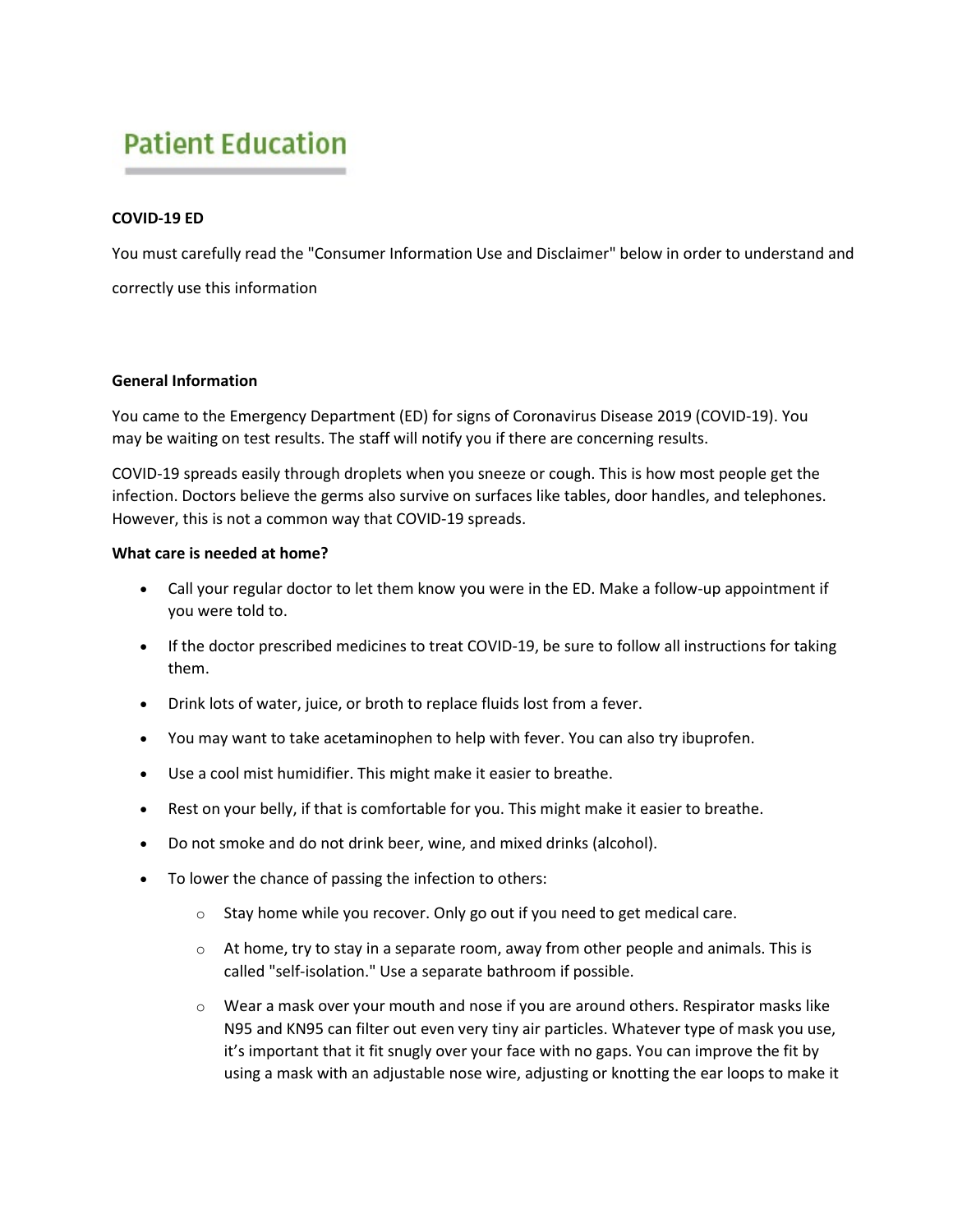tighter, or wearing a cloth mask on top of a disposable mask. If other people have to be in the same room or car with you, they should wear a mask as well.

- o Use a separate bathroom if possible.
- $\circ$  Wash your hands often. Avoid touching your face, especially your mouth, nose, and eyes.
- o Avoid sharing personal items with other people in the household.
- o Do not make food for others.
- Continue to self-isolate until your doctor or nurse tells you it's OK to return to your normal activities. When you can stop self-isolation will depend on how long it has been since you had symptoms, and in some cases, whether you have had a negative test (showing that the virus is no longer in your body).

# **When do I need to get emergency help?**

- **Call for an ambulance right away if:**
	- $\circ$  You are having so much trouble breathing that you can only say one or two words at a time
	- $\circ$  You need to sit upright at all times to be able to breathe and or cannot lie down.
	- o You are very confused or cannot stay awake.
	- o Your lips or skin start to turn blue.
	- o You think you might be having a medical emergency. Some examples of medical emergencies are:
		- **Severe chest pain.**
		- Not able to speak or move normally.
- **Return to the ED if:**
	- o You have trouble breathing when talking or sitting still.

#### **When do I need to call the doctor?**

- You have new shortness of breath.
- You become weak or dizzy.
- You have very dark urine or do not pass urine for more than 8 hours.
- You have new or worsening COVID symptoms like:
	- o Fever
	- o Cough